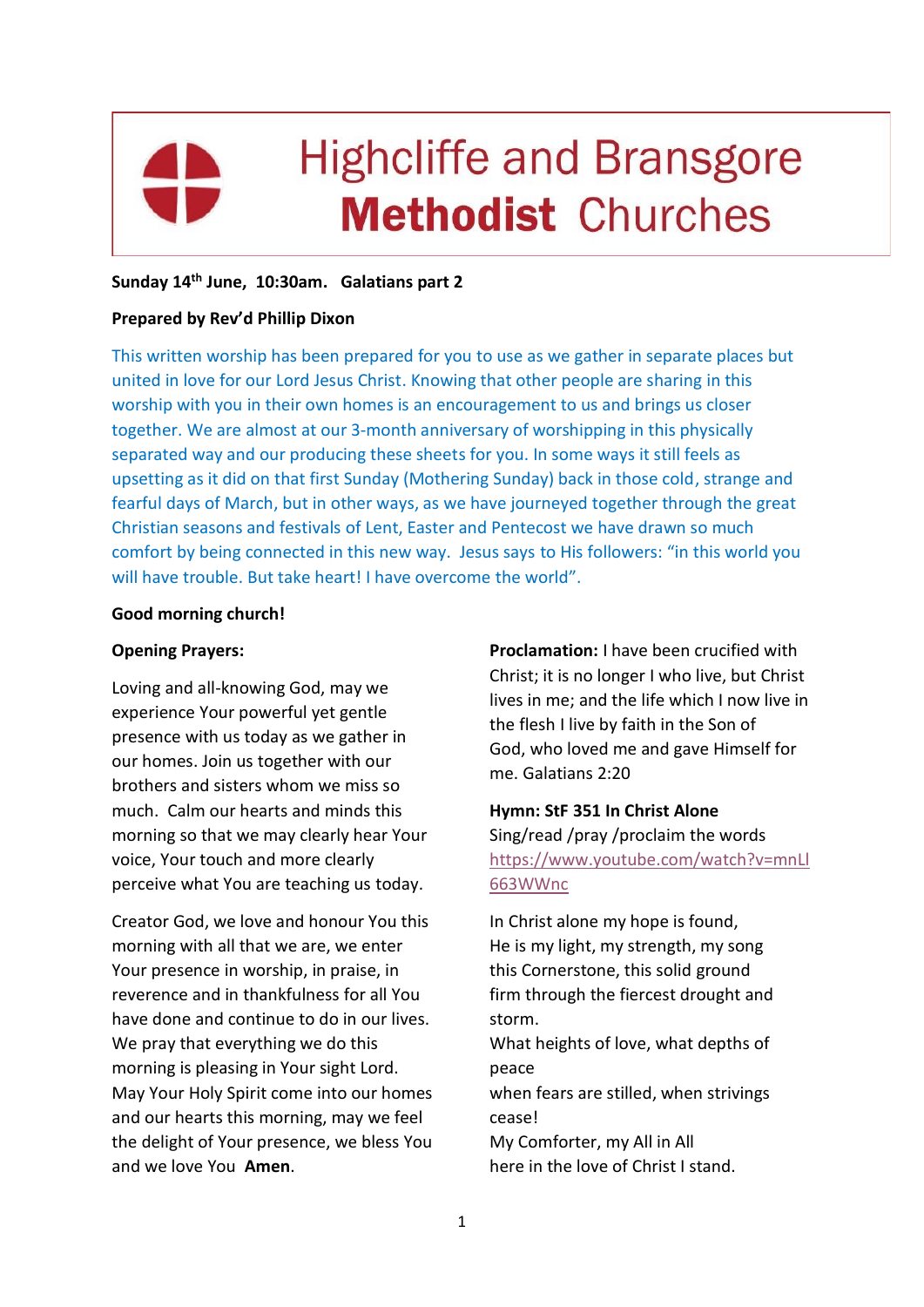In Christ alone! - who took on flesh, fullness of God in helpless babe. This gift of love and righteousness, scorned by the ones He came to save till on that cross as Jesus died, the wrath of God was satisfied for every sin on Him was laid here in the death of Christ I live.

There in the ground His body lay, Light of the world by darkness slain: then bursting forth in glorious Day up from the grave He rose again! And as He stands in victory sin's curse has lost its grip on me, for I am His and He is mine Bought with the precious blood of Christ.

No guilt in life, no fear in death, This is the power of Christ in me From life's first cry to final breath, Jesus commands my destiny No power of hell, no scheme of man, Can ever pluck me from His hand Till He returns or calls me home Here in the power of Christ I'll stand. Keith Getty (1974 and Stuart Townend (1963)

#### **Prayer of confession:**

*And when a person has escaped from the wicked ways of the world by learning about our Lord and Saviour Jesus Christ, and then gets tangled up with sin and becomes its slave again, he is worse off than he was before. 2 Peter 2:20*

Loving and forgiving God, we confess to You our errors and foolishness, for the times when our pride and our self-interest takes precedence over You. We are sorry for the times of judging others or thinking that we know the motives of others when only You know their hearts and minds.

We are sorry for the times when we have thought that our relationship with You is confined to a particular building or a day in the week. For the times when we have considered that religion is an outward act and not a transformation that we undergo and a relationship that we participate within, we are truly sorry.

On behalf of the world of which we are a part, we are sorry for the unjust treatment that those, who You created, suffer because of the colour of their skin or their backgrounds. We ask forgiveness on behalf of this world for the way we mistreat Your magnificent creation.

We are sorry for the idols that we have created, the slogans, the causes, the events and activities that we follow, instead of You. We ask forgiveness for the times when our prayers are about what we want, our selfish solutions and not about seeking Your will and giving thanks for all You are doing.

#### *Pause*

Loving and forgiving God, I name the specific things for which I come to You, asking Your forgiveness….

# *A time of silence to hear what the Lord may be saying to us today.*

God of love and power, thank You for the forgiveness and freedom You have given me from my sins, heal and strengthen me by Your Holy Spirit so that I may walk today a path of righteousness with my past life of sin behind me. I have died to that old life and have been raised, new, refreshed and redeemed . I pray that Your Holy Spirit will fill me afresh today with miraculous light, love and kindness so that I may always reflect Your wondrous glory. **Amen.**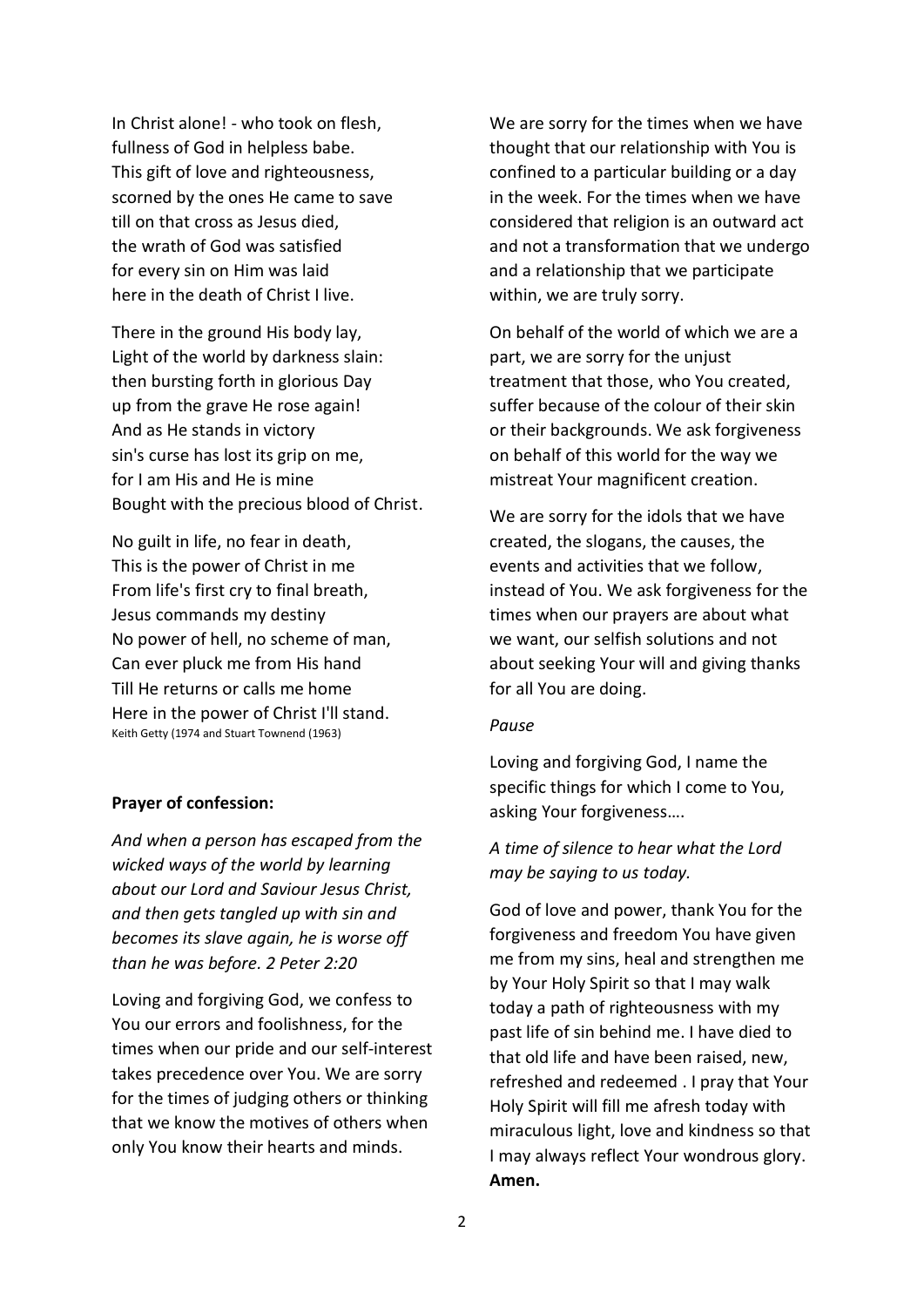#### **Preparation for the reading of Scripture:**

Lord, prepare our hearts for the reading of Your word, help us to understand the meaning of what we are reading, may Your Holy Spirit, who inspired these words, come to us now. Amen

**Reading: Galatians 2:17-21** But if, in our effort to be justified in Christ, we ourselves have been found to be sinners, is Christ then a servant of sin? Certainly not! But if I build up again the very things that I once tore down, then I demonstrate that I am a transgressor. For through the law I died to the law, so that I might live to God. I have been crucified with Christ; and it is no longer I who live, but it is Christ who lives in me. And the life I now live in the flesh I live by faith in the Son of God, who loved me and gave himself for me. I do not nullify the grace of God; for if justification comes through the law, then Christ died for nothing. New Revised Standard Version (NRSV)

**A time to pause, read again, pray, and reflect.**

**Hymn: I am a new creation StF 553**  Sing/read /pray /proclaim the words. [https://www.youtube.com/watch?v=Kt0u2iw](https://www.youtube.com/watch?v=Kt0u2iwmuEA) [muEA](https://www.youtube.com/watch?v=Kt0u2iwmuEA)

I am a new creation No more in condemnation Here in the grace of God I stand My heart is overflowing My love just keeps on growing Here in the grace of God I stand And I will praise You Lord Yes, I will praise You Lord And I will sing of all that you have done A joy that knows no limit A likeness in my spirit Here in the grace of God I stand Dave Bilborough (b. 1965)

#### **Preaching notes:**

These notes are complementary to the preaching on this passage that can be accessed on our YouTube channel, Highcliffe and Bransgore Methodist Churches, Sunday 14<sup>th</sup> June. [https://www.youtube.com/channel/UCoF](https://www.youtube.com/channel/UCoF3pzV1QdM6DPfGUEAgp0g) [3pzV1QdM6DPfGUEAgp0g](https://www.youtube.com/channel/UCoF3pzV1QdM6DPfGUEAgp0g)

Although a short section of scripture with just 5 verses, they represent a hugely significant contribution to our understanding of what our faith in Jesus Christ is for and why we cannot ever rely on anything other than Jesus for our salvation. This letter, to the churches of Galatia, is all about the apostle Paul giving a well-reasoned argument why it can only be a full reliance and trust in Jesus from which salvation can be received. Often it is in defence of a cherished truth that is being destabilised by others, that a coherent, well-reasoned argument emerges.

The Gospel (good news) of Jesus Christ is a transformational body of writing, it cry's out transformation! His coming, His ministry among us, His death and resurrection and the coming of God's Holy Spirit are all transformational events that cannot be ignored, understated or misunderstood. Paul is explaining in clear terms that salvation is from faith in Jesus alone. Justification is a legal term and its meaning is best explained by saying that it is the exact opposite to condemnation, therefore to state, "I am justified in Christ" means, "I am found innocent of sin because of my faith in Jesus". Hence we have what Martin Luther, the great 16<sup>th</sup> Century Protestant reformer stated as "the most principal and special article of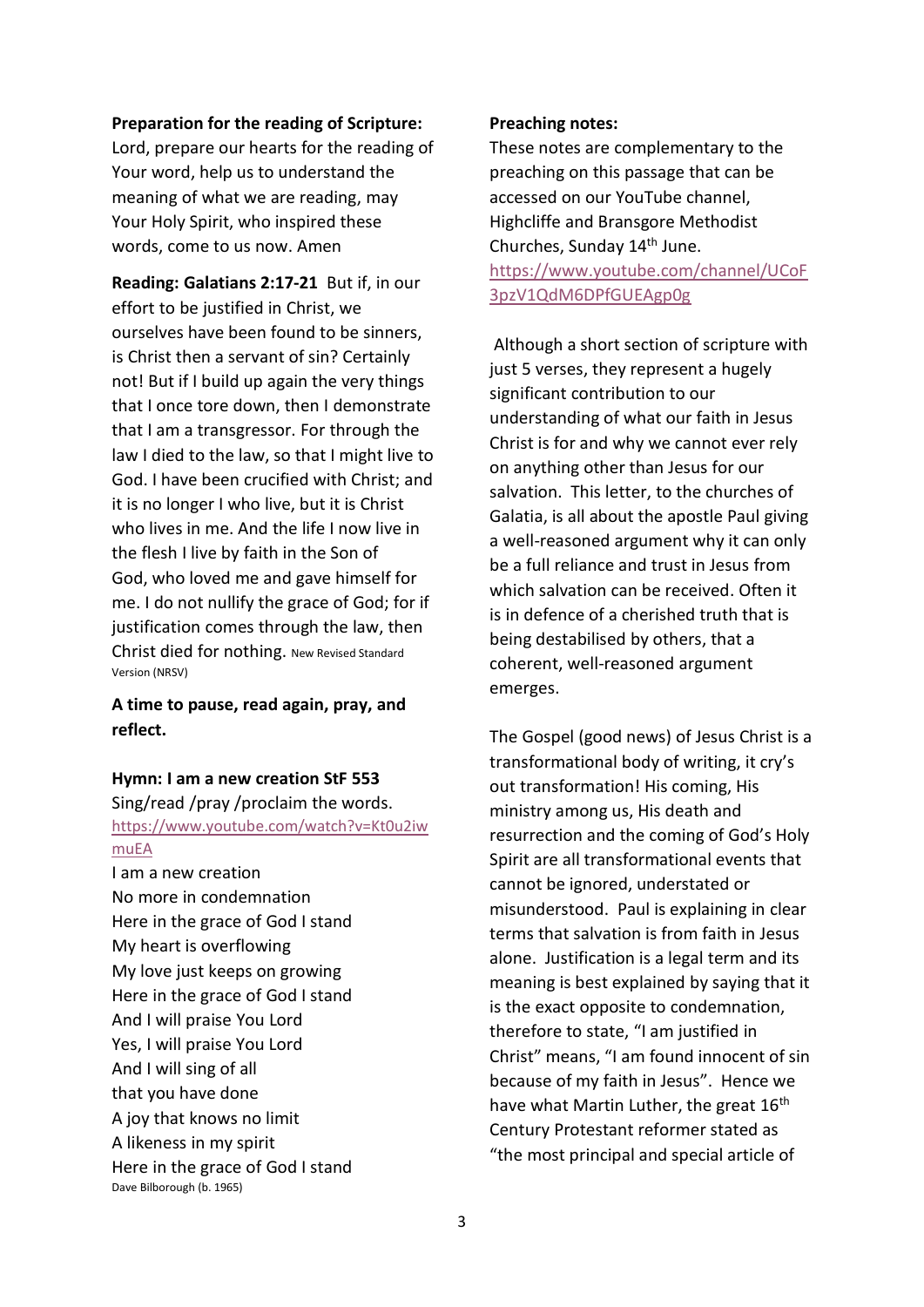Christian doctrine (set of beliefs) for it is this which maketh true Christians indeed". I have heard it explained to me and I offer it to you that "justification" can be thought of as "just-as-if-I-had-neversinned" and perhaps that is helpful, as are the terms: "innocent" or "not guilty". However, we have sinned, we are guilty, we are undeserving of salvation, even the best of us are unworthy. This is the very reason why a nominal and outward expression of belief, without a complete inner change is not sufficient. The death that Christ died 2,000 years ago, was for me and for you, so that we can be justified in Him, to be found not "in Him", is to miss the mark. It is not by adhering to a set of rules (the law) or "going through the motions" and hoping that God does not notice that your heart is not changed. "I have been crucified with Christ and it is no longer I who live but Christ who lives in me" results in a completely changed life, it's not just the old you but slightly nicer and busy on Sunday mornings.

Chuck Swindell explains "when Christ died on the cross (literally), we also died (figurately) to the old way of living". The argument of the Judaizers then and now (the modern version being selfrighteousness) was: "that's a licence to sin, thinking that God will always forgive, means you keep breaking the rules". Christ achieves in us what the law never could, an inner change that removes the desire to sin replacing it with a desire for holiness, for peace and for love of the other above yourself. We need do nothing other than "be born again" (John 3:3) and accept and affirm that it is God's grace, in Christ Jesus, offered to each of us that achieves the new life. **Amen**

#### **Personal Prayer**:

Holy Spirit come powerfully into my life today, fill me afresh with Your supernatural love and power. Help me to be true to Your gospel and to be faithful and clear in my understanding. Thank you for Your gift of grace. I pray that, if I have not already done so, I may receive the new life that is offered to me through faith in Christ Jesus. I willingly lay down the old life of doubt, unbelief, selfrighteousness and reliance on rules and exchange it for a transformed life of hope, love, peace and holiness. Lord, add to our number daily those who are seeking salvation in the name of Jesus Christ, our Lord and Saviour. May we be a faithful fellowship, relying and trusting completely in Christ . **Amen.**

# **Hymn: When I survey the wonderous cross StF 287** Sing/read /pray /proclaim. [https://www.youtube.com/watch?v=4\\_fv](https://www.youtube.com/watch?v=4_fvFfPqjO4) [FfPqjO4](https://www.youtube.com/watch?v=4_fvFfPqjO4)

When I survey the wondrous cross on which the Prince of glory died, my richest gain I count but loss, and pour contempt on all my pride.

Forbid it, Lord, that I should boast save in the death of Christ, my God! All the vain things that charm me most, I sacrifice them through his blood.

See, from his head, his hands, his feet, sorrow and love flow mingled down. Did e'er such love and sorrow meet, or thorns compose so rich a crown?

Were the whole realm of nature mine, that were a present far too small. Love so amazing, so divine, demands my soul, my life, my all. Isaac Watts (1674-1748)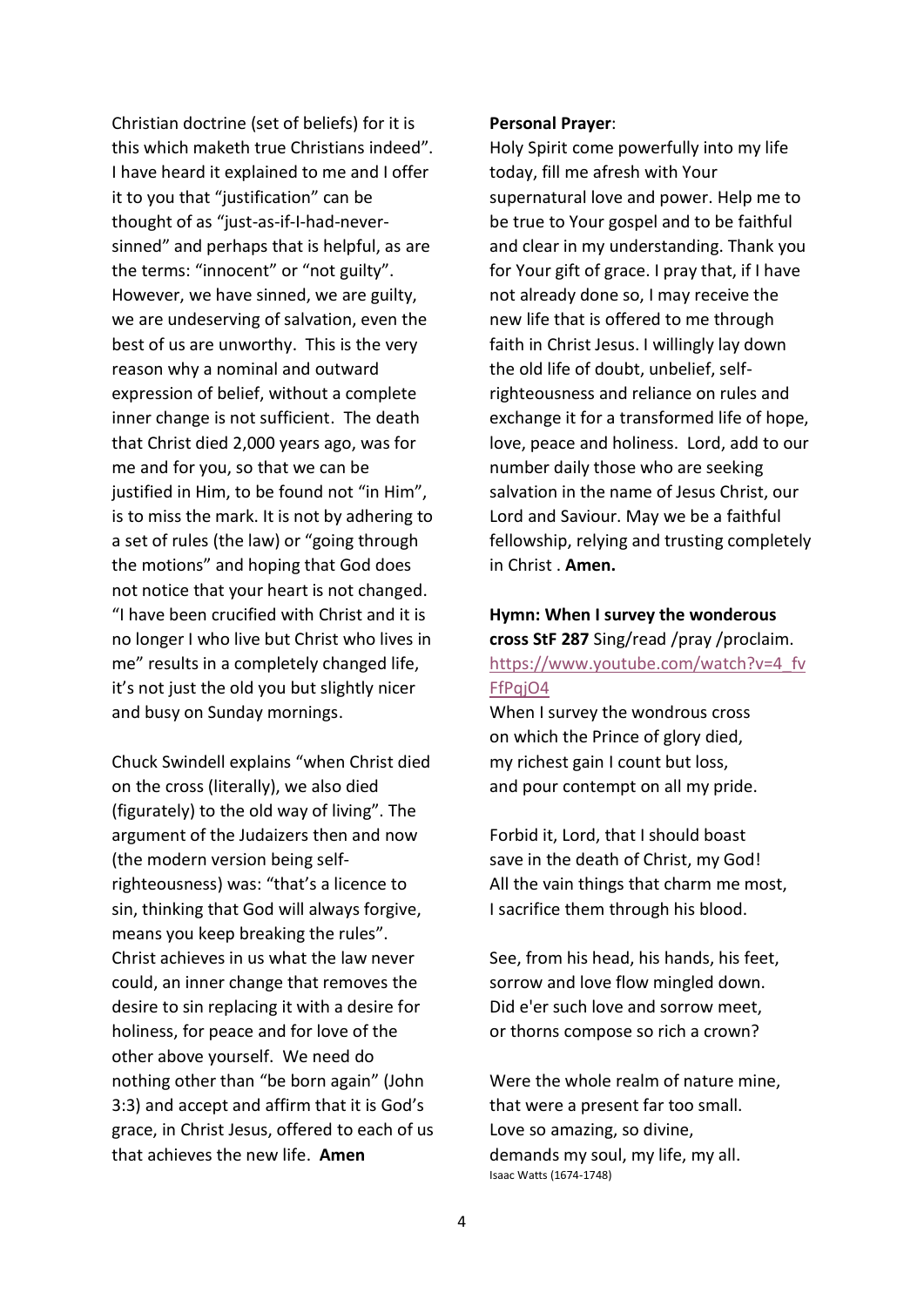#### **We pray together our Lord's Prayer**

Our Father in heaven, hallowed be Your name, Your Kingdom come, Your will be done, on earth as in heaven. Give us today our daily bread. Forgive us our sins as we forgive those who sin against us. Lead us not into temptation but deliver us from evil. For the Kingdom, the power, and the glory are Yours now and for ever. **Amen.**

#### **Prayers of Intercession:**

*Don't worry about anything; instead, pray about everything; tell God your needs, and don't forget to thank him for his answers. If you do this, you will experience God's peace, which is far more wonderful than the human mind can understand. His peace will keep your thoughts and your hearts quiet and at rest as you trust in Christ Jesus.* Philippians 4: 6,7 TLB.

We pray for the Church throughout the world, for our brothers and sisters who are ministering the love and peace of Christ in cities and countries that are suffering from violence and rioting. We pray for justice, complete respect and acceptance of one another for their heritage, culture and skin colour. May the Church be a soothing balm to those who are hurting, angry and frustrated.

We pray for persecuted Christians throughout the world, thinking particularly of India, Syria and Iran. Lord we pray for them to be strengthened and protected from those who wish them harm.

We pray for those countries whose health care systems are at risk of being seriously overwhelmed by the COVID-19 virus. Lord we pray that stronger and more wealthy countries like ours will come to their aid.

In a world climate of anxiety about trade and wealth, we pray for a new understanding of justice and fairness in sharing resources. We pray for nonpolitical organisations who promote equality of opportunity to be active with national governments.

We pray Lord for our own government and its ministers of state, give them the wisdom and integrity they need to serve all of the people, may they make the right decisions in the coming weeks. We pray for our police, that in the coming days they will keep the peace with humility, fairness and professionalism, Lord, protect them from harm.

We pray for those in hospital suffering from the virus and for those in various stages of recovery. We pray comfort for those who are mourning the loss of loved ones. Lord for the scientists and all who are leading this countries response to the pandemic, give them the knowledge they need to fight this pandemic.

For those who we know, family and friends who are suffering at this time, through illness, grieving, loneliness, despair and anxiety, we name them now and ask that they be comforted……………

In You Father, we are one family on earth and in heaven. We thank you Lord for hearing our prayers, may we never tire of bringing the situations that are laid on our hearts to You in prayer. Accept these heartfelt prayers for the sake of your Son, our Saviour Jesus Christ. **Amen**